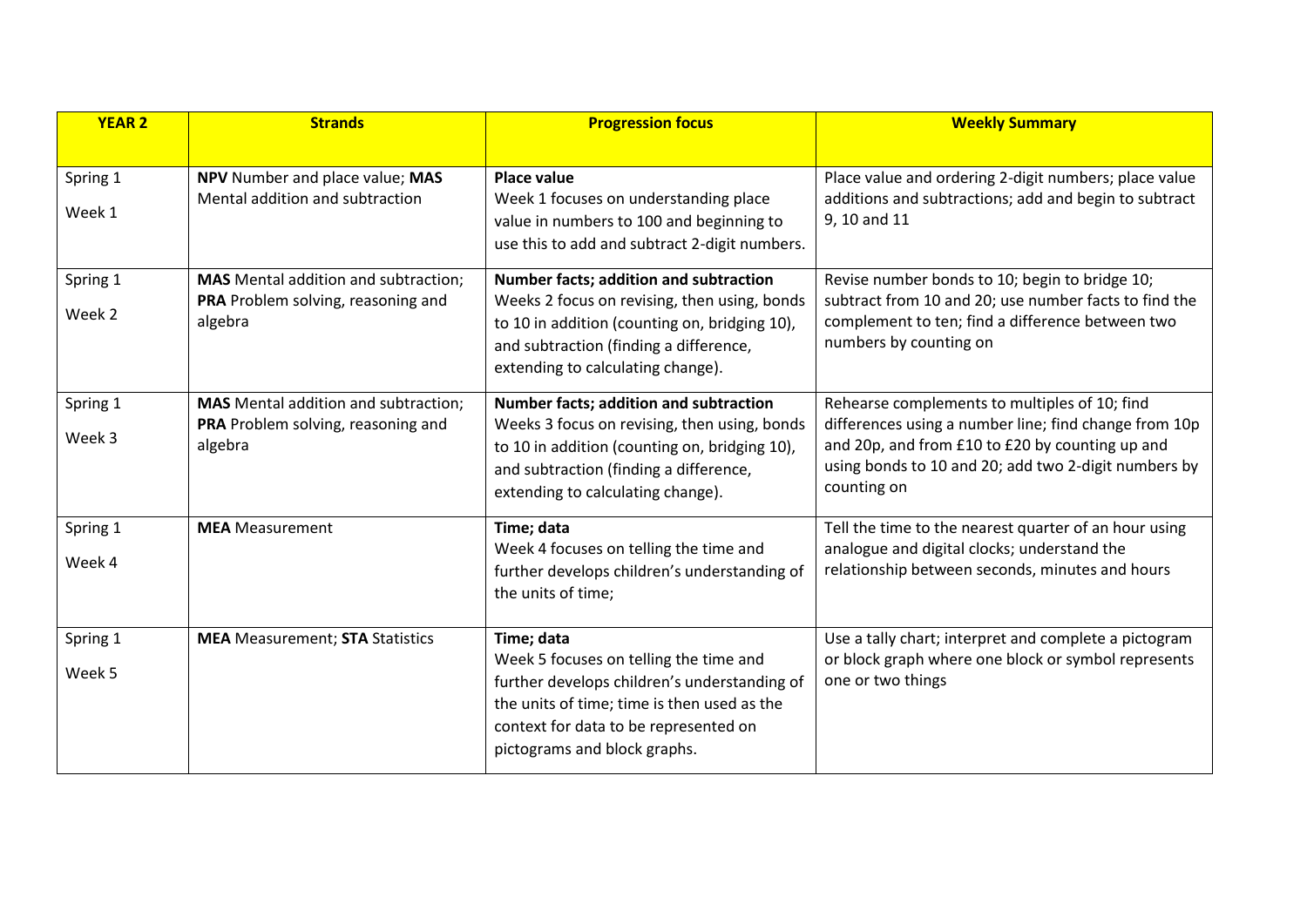| Spring 1<br>Week 6 | <b>MMD</b> Mental multiplication and<br>division; FRP Fractions, ratio and<br>proportion           | <b>Fractions</b><br>Week 6 and focuses on doubling and halving,<br>including odd numbers, leading to counting<br>in halves and mixed numbers; unit and non-<br>unit fractions are then modelled using a<br>variety of images | Revise doubles and corresponding halves to 15; find<br>half of odd and even numbers to 30;                                                                                                                                                                                                    |
|--------------------|----------------------------------------------------------------------------------------------------|------------------------------------------------------------------------------------------------------------------------------------------------------------------------------------------------------------------------------|-----------------------------------------------------------------------------------------------------------------------------------------------------------------------------------------------------------------------------------------------------------------------------------------------|
| Spring 1           | <b>MMD</b> Mental multiplication and<br>division; FRP Fractions, ratio and                         | <b>Fractions</b><br>Week 7 unit and non-unit fractions are then                                                                                                                                                              | Revise and recognise 1/2s, 1/4s, 1/3s and 2/3s of<br>shapes; place 1/2s on a number line; count in 1/2s and                                                                                                                                                                                   |
| Week 7             | proportion                                                                                         | modelled using a variety of images                                                                                                                                                                                           | 1/4s; understand and write mixed numbers                                                                                                                                                                                                                                                      |
| Spring 2           | <b>MMD</b> Mental multiplication and                                                               | <b>Multiplication and division</b>                                                                                                                                                                                           | Count in 2s, 5s and 10s to solve multiplication                                                                                                                                                                                                                                               |
| Week 1             | division                                                                                           | Week 1 focuses on 'clever counting' on the<br>number line, and introduces the x sign for<br>multiplication.                                                                                                                  | problems and find specified multiples; introduce the x<br>sign; record the 2, 5 and 10 times-tables; investigate<br>multiplications with the same answer; write<br>multiplications to go with arrays, rotate arrays to<br>show they are commutative                                           |
| Spring 2           | <b>MMD</b> Mental multiplication and                                                               | <b>Multiplication and division</b>                                                                                                                                                                                           | Revise 2, 5 and 10 times-tables; revise arrays and hops                                                                                                                                                                                                                                       |
| Week 2             | division                                                                                           | Week 2 focuses on 'clever counting' using<br>arrays as well as number lines; division is<br>introduced as the inverse of multiplication                                                                                      | on the number line; multiply by 2, 3, 4, 5 and 10;<br>arrange objects into arrays and write the<br>corresponding multiplications; make links between<br>grouping and multiplication to begin to show division;<br>write divisions as multiplications with holes in and use<br>the $\div$ sign |
| Spring 2           | <b>MEA</b> Measurement; NPV Number and                                                             | Money and money calculations                                                                                                                                                                                                 | Recognise all coins, know their value, and use them to                                                                                                                                                                                                                                        |
| Week 3             | place value; PRA Problem solving,<br>reasoning and algebra; MAS Mental<br>addition and subtraction | Week 3 focuses on rehearsing coin and note<br>values, and on writing amounts of money;<br>money is then used as the context for adding<br>and finding totals                                                                 | make amounts; recognise £5, £10, £20 notes; make<br>amounts using coins and £10 note; write amounts<br>using £.p notation; order coins $1p - E2$ and notes £5 -<br>£20;                                                                                                                       |